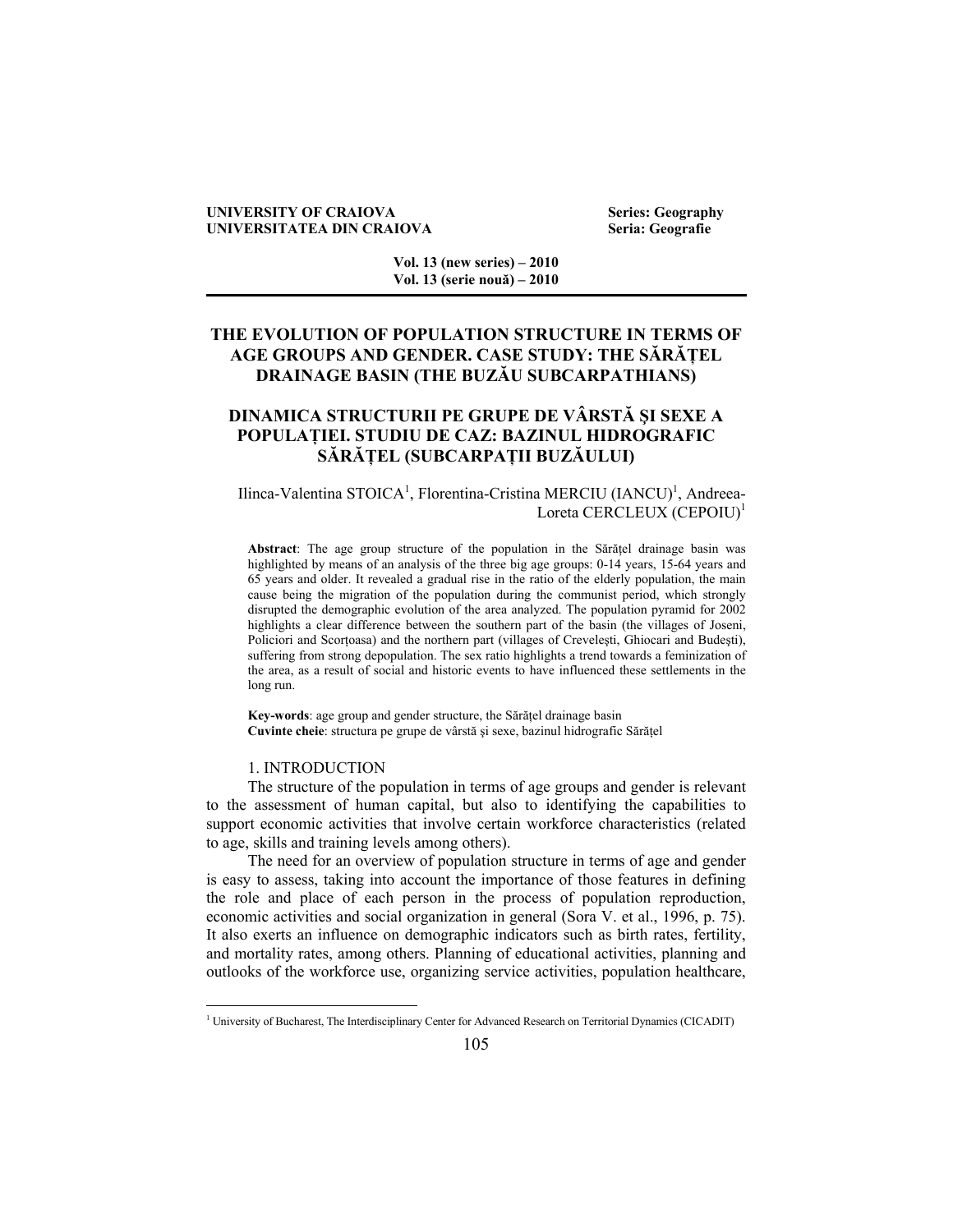and the specifics of consumption in general depend both on the size and on the population structure in terms of age groups (Sora V. at al., 1996, p. 77-78).

### 2. METHODOLOGY

In order to monitor the population's dynamics in terms of age groups and gender in the Sărăţel drainage basin, an analysis was carried out of the three major age groups: 0-14 years, 15-64 years, 65 years and older, during the 1966-2002 time span, according to the available official data.

At the same time, for a better visual representation of the population structure in terms of age groups and gender by 2002, a population age pyramid was drawn for each village, using the regular five-year time periods: 0-4 years, 5-9 years, etc. For an overview as up-to-date as possible, a comparative analysis at commune village during 1966-2007 was also carried out.

In order to highlight the gender structure of the population, the sex ratio during 1930-2002 was also analyzed.

### 3. CASE STUDY: THE SĂRĂŢEL DRAINAGE BASIN

The Sărățel drainage basin is located in South-Eastern Romania, in the Central-Northern part of Buzău county. It comprises all of 26 rural settlements, grouped in the communes of Scorţoasa, Căneşti and Chiliile, and another 2 villages - Joseni and Scoroşeşti, part of the communes of Berca and Odăile, respectively.

Most settlements are small-sized, with the majority (73%) having less than 300 inhabitants; the villages of Scortoasa, Policiori and Joseni alone are included in the medium-sized category, with more than 500 inhabitants (Stoica Ilinca-Valentina, 2009, p. 86). The present-time configuration and structure of the villages has been strongly influenced by the high level of migration typical of the communist period, with groups of migrants mainly heading towards the cities of Buzău, Râmnicu Sărat and towards the town of Berca. Smaller groups also left for Bucharest, Ploieşti, Braşov or other, farther cities. The present-time aftermath of the high volume of migration at that time consists in a shrinking of the population, low birth rates, a rise of mortality, a drop in the workforce, and therefore the active population, and the aging of land-owners, among others (Stoica Ilinca-Valentina, 2008).

## 4. POPULATION STRUCTURE IN TERMS OF MAJOR AGE GROUPS

By 1966, the most important ratio in all villages was the age group ranging from 15 to 64 years, ranging in importance from 57% (Deleni) to 69% (Ghiocari). By 1977 the importance of that group had dropped, with the exception of the villages of Poiana Pletari and Deleni, where that indicator featured an upward trend, and the village of Balta Tocila, where indicators remained unaltered.

The population aged 0 to 14 ranged from 21% to 34%, with the sole outstanding exception being the commune of Scorţoasa, where this age group made up for 13% of the population.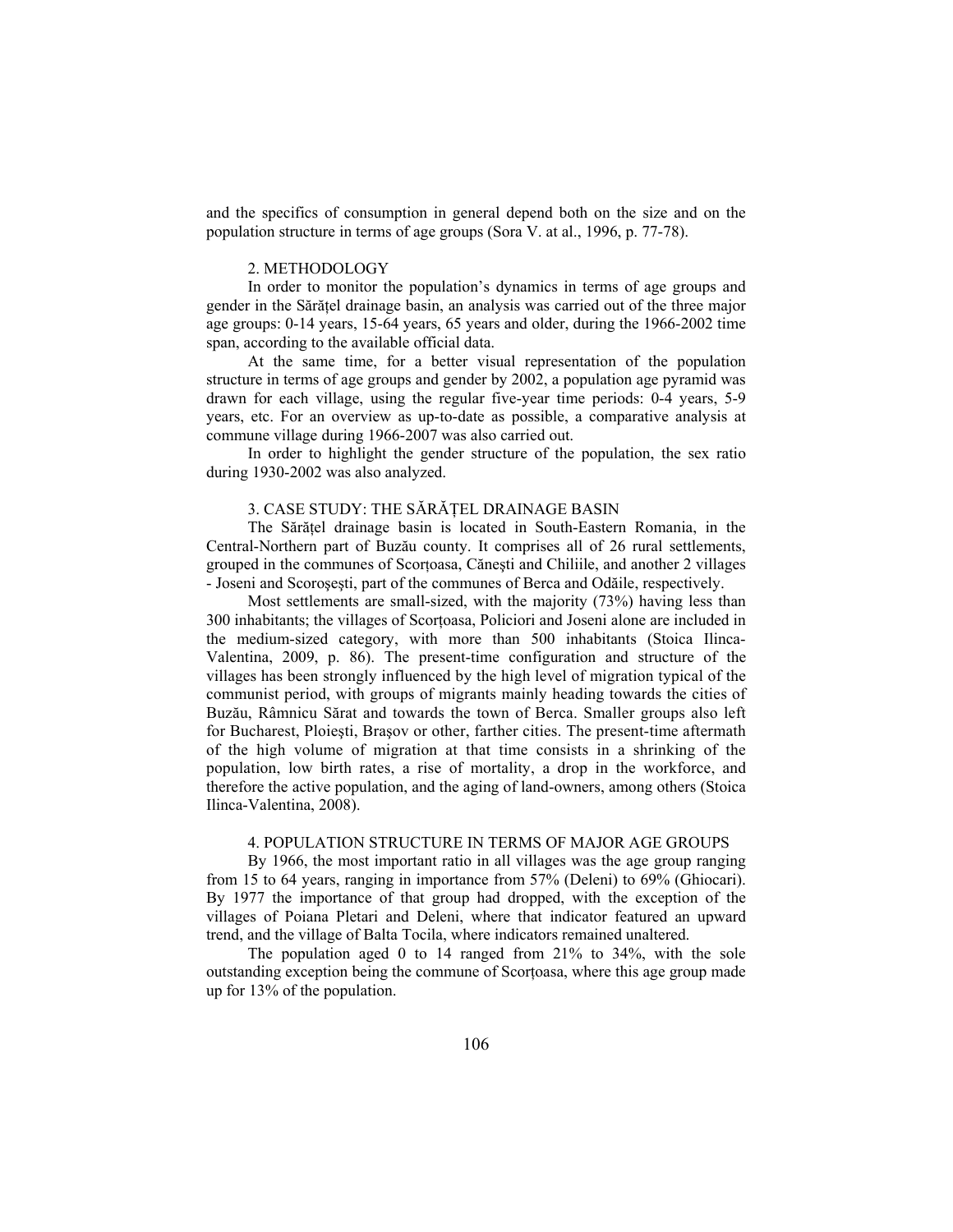The age group in the 65-and-older category was the least represented (Fig. 1), making up for up to 14% of the total, with the sole exception being the village of Scortoasa with 27% (which proved the onset of a process of demographic aging).

By 1977 the ratio of the population aged 0 to 14 had risen or remained equal to 1966 levels in 50% of the instances; in general, the growth rates were limited, with higher rates only registered in the villages of Scortoasa (8.4%), Grabicina de Sus (6.8%) and Ghiocari (6.4%). At the same time, the other villages registered a drop in that indicator, with noticeable drops registered in Poiana Pletari (-15.2%) and Deleni (-12.4%).



**Fig. 1. The ratios of the major age groups of the total population (1966, 1977, 1992, 2002) (percent)** 

By 1992, in most cases (69.2%), the ratio of the age group ranging from 15 to 64 years had risen, in the context of a drop in birth rates, as a result of the waiving of the abortion law and a rise of the mortality rate.

The ratio of the 0-14 years age group dropped as compared to the previous period in all villages, to as low as an extreme 2% in the case of the village of Gontesti,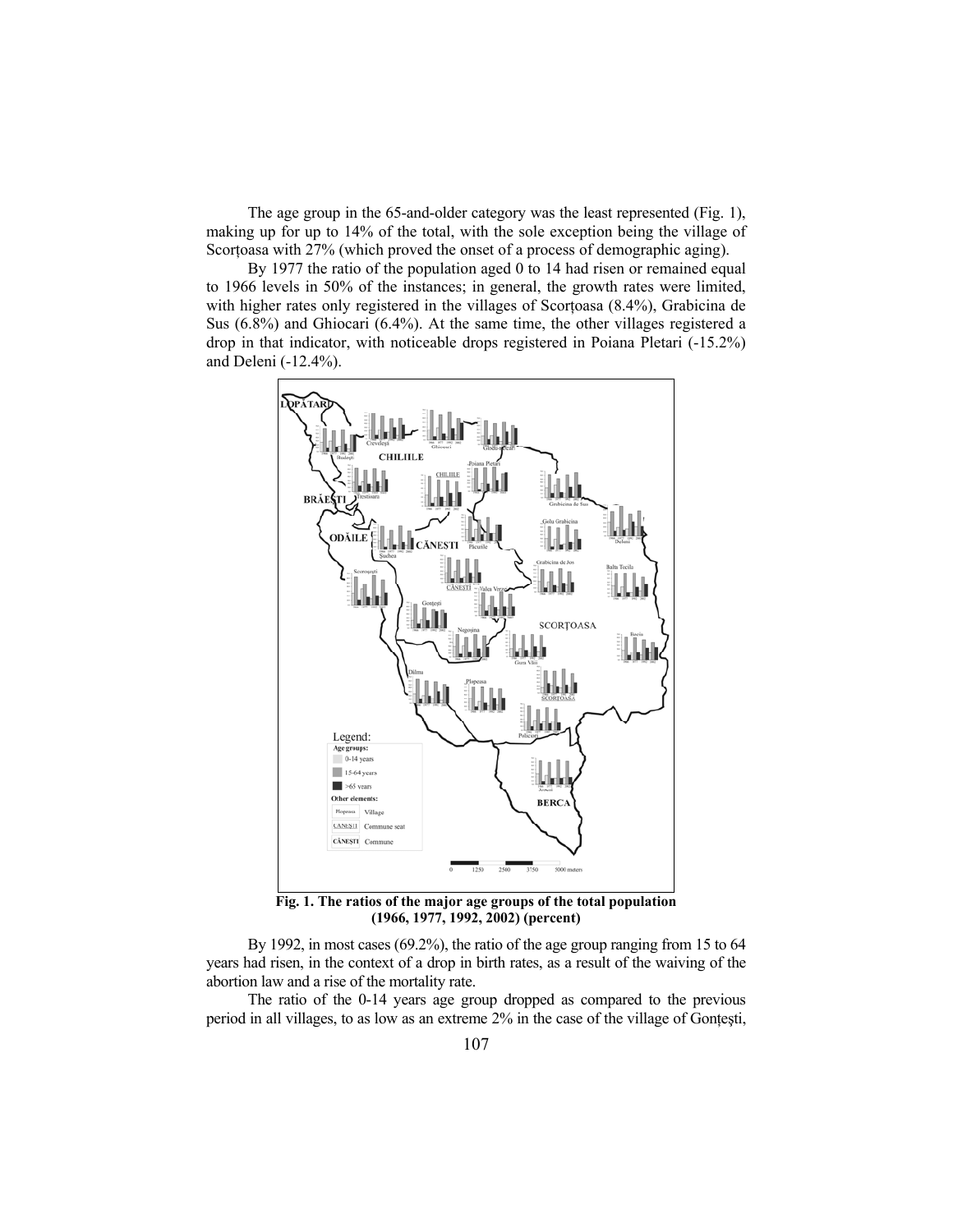5% in Poiana Pletari, and 8% in Ghiocari and Glodu-Petcari, proving that demographic aging rate had grown steeper.

The ratio of the population aged 65 and older was on an upward trend in all settlements as compared to the previous period, with the steepest rises occurring in Gontesti  $(25%)$  and Deleni  $(19%)$ . The smallest values of the respective indicator were registered in the villages of Policiori and Joseni (17%). The growth rates were very low in the case of certain villages such as Valea Verzei and Policiori.

By 2002 the population aged 15 to 64 was on a downtrend, with the exceptions being the villages of Deleni, Grabicina de Sus and Creveleşti. As far as the village of Grabicina de Sus is concerned, the values of that indicator are insignificant, considering the number of inhabitants; as far as the two other villages are concerned, the main factor was the increase of migration.

At the same time, for the first time in the period analyzed, the group aged 65 and older registered similar values (Dâlma, Gonţeşti), identical values (Budeşti, Păcurile) or even higher values (Poiana Pletari), proving the expansion of the demographic aging process. The lowest ratio was registered in the villages of Joseni and Policiori (19%), with the other villages registering rates of 27 % and higher.

A situation apart can be noticed in the village of Păcurile where by 1992 the ratio of that group stood at 19%, and by 2002 it had risen to 41%, as a large part of the adult population was assimilated into the elderly group.

In the context of intense migration during the communist period, the balance previously secured by a positive natural population growth in rural areas was profoundly changed, so the full effects of socialist policies of placing cities foremost and supplying them with raw material and workforce coming from rural areas are now felt.

Overall, at commune level, it can be noticed that, if by 1966 the 0-14-years age group made up for 27.4%, by 2007 it had dropped significantly, especially in the commune of Chiliile (Fig. 2), where it only makes up for 9% of the total population, which can be explained by the low birth rates.



**Fig. 2. The ratios of the major age groups in the communes of Căneşti, Chiliile and Scorţoasa (1966, 2007)**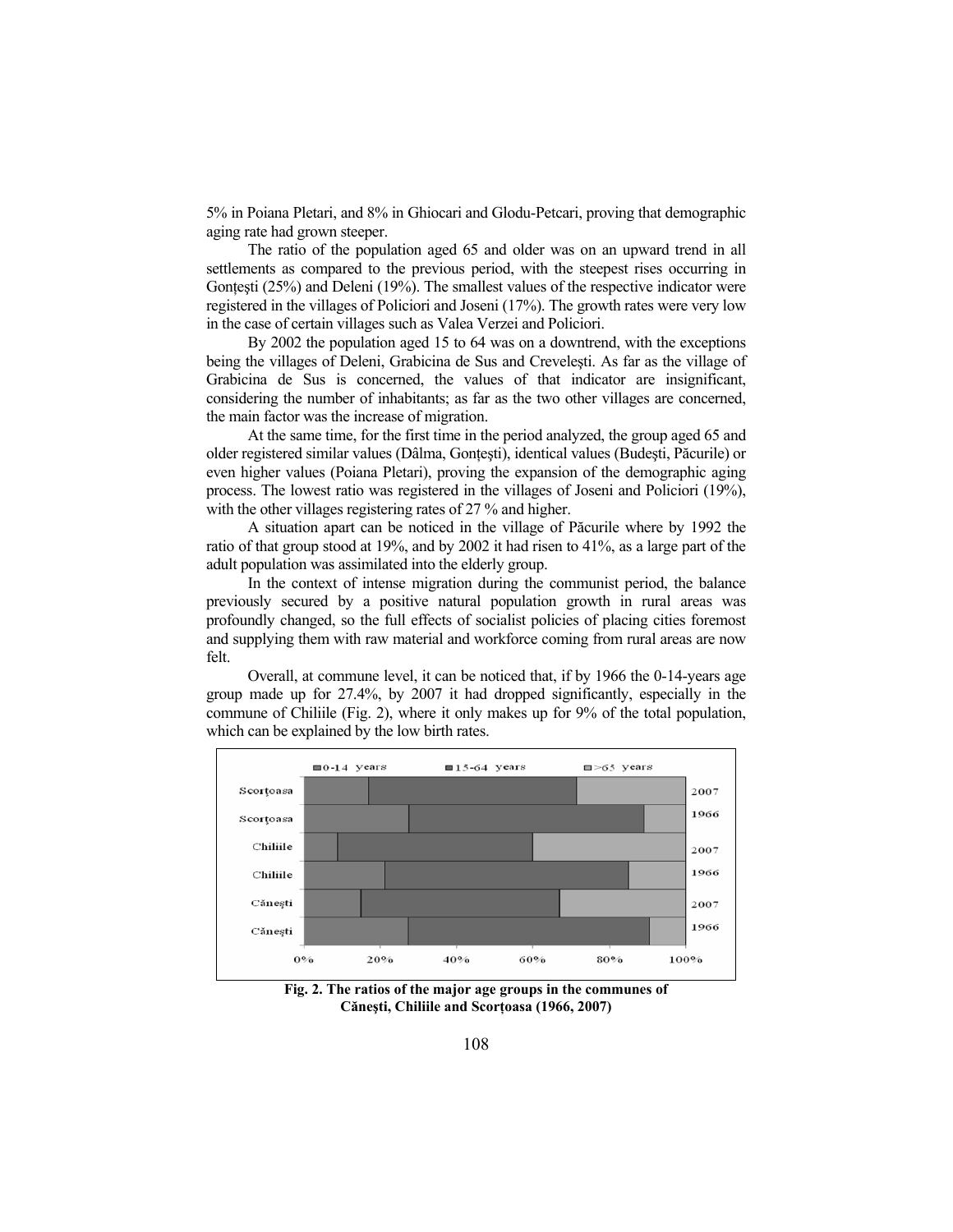As far as the adult age group is concerned, a drop by more than 8% can be noticed, due to the poor representation, in the past two decades, of the young population group, which should substitute for the population aged 15 to 64. These drops, which characterized the young and adult age groups, resulted in the rise of the ratio of the elderly group, with 18% for the commune of Scortoasa and more than 24% for the two other in 2007. In the context of enduring low birth rate and fertility, the ratio of this age group will rise.

#### 5. POPULATION PYRAMID

The population pyramid is a graph that allows one to highlight the double effect of age and generation on the evolution of population in the long run (Zamfir Daniela, 2007, p. 137), allowing for a visual representation of the ratios between various age groups and genders, and a series of forecasts concerning their future evolution. In the area subject to this analysis, it is very difficult to establish correlations between the current structure of the population pyramids and events that caused their configuration because the area was the subject of intense influence by migration, and the normal course of evolution of these villages has been radically altered.

When analyzing the configuration of the pyramids one notices they are irregular in shape (Fig. 3), and cannot be included in the classical categories: triangular, bell-shaped or rectangular. However, in the case of certain villages (Scorţoasa, Balta Tocila, Grabicina de Jos, Şuchea) a hourglass-shape can be identified, characterized by a high ratio of the elderly and young populations and low ratios of the intermediate age groups.

One can also notice that none of the villages features any triangle-shaped pyramid, which would have indicated a young population, which highlights the degree of demographic ageing, in more advanced or more moderate phases, which affects most of these villages.

The decrease of the birth rate brought about a shrinking of the bases of the pyramids, but a slight recovery can be noticed in certain sectors (for instance Grabicina de Jos, Scortoasa and Policiori, among others).

In the long run, modifications in the population's structure in terms of age groups and gender are caused by variations in population size. Overall, a clear difference can be noticed between the southern part of the basin (the villages of Joseni, Policiori and Scorţoasa) and the northern part (the villages of Creveleşti, Ghiocari, Budeşti), which is severely affected by depopulation.

At commune level, the territorial administrative unit to be most severely affected is Chiliile, where the villages of Budeşti, Ghiocari and Poiana Pletari are severely affected by demographic ageing, which has grown more acute in the context of depopulation. The base of the pyramid is all but inexistent, as well (Poiana Pletari, Budeşti), which proves that the young population is under-represented.

One can also notice that in certain villages the 65-69-year age group is very well represented, as they illustrate the high birth rates of the period before World War II.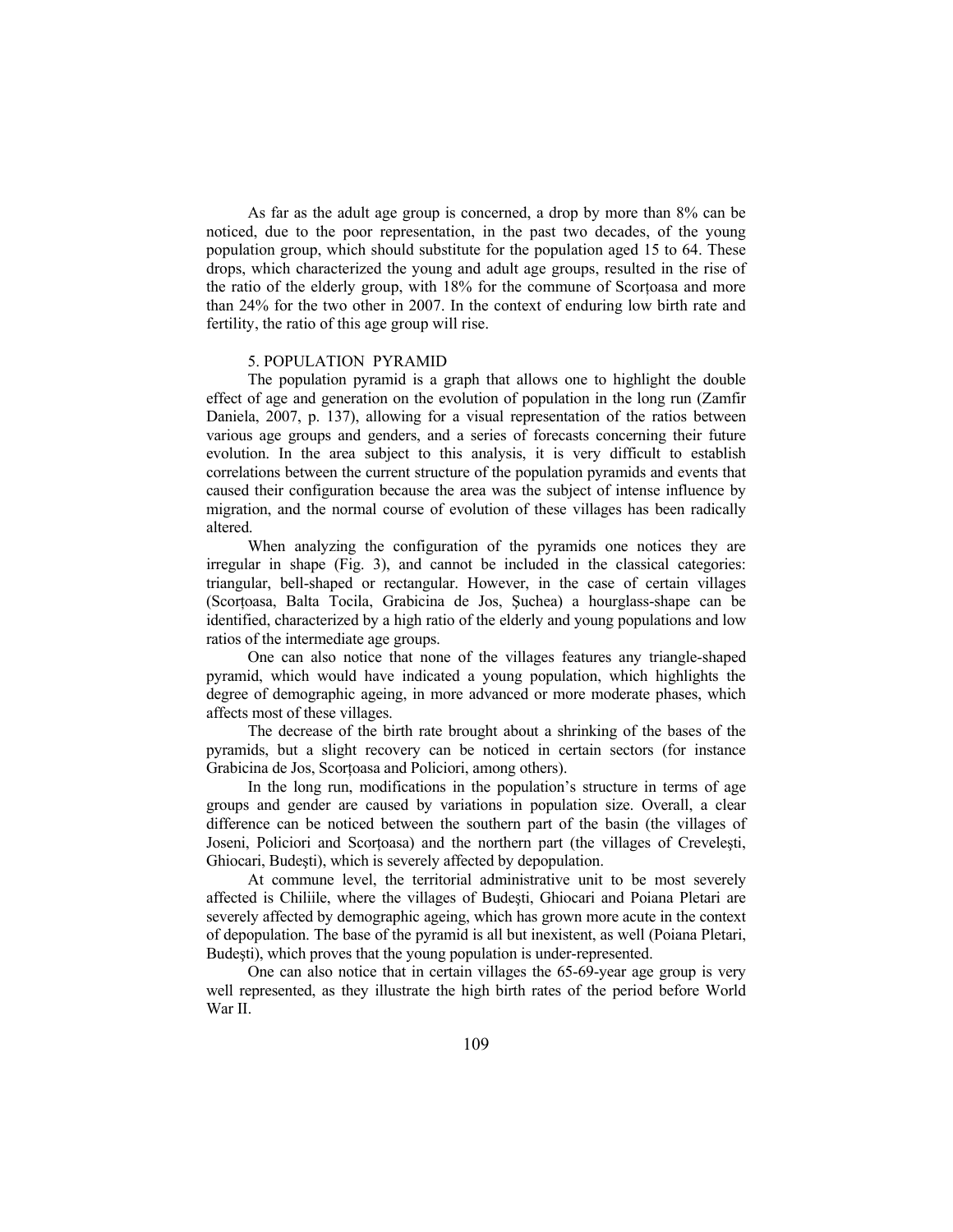In the villages of Scorţoasa, Joseni and Policiori the 30-34-years and 25-29 years age groups are well represented, mainly due to the effects of Decree no. 770 in 1966 concerning the ban on abortions. One could consider that these three settlements come closest to the natural state of things which would have been typical of the communities in the basin, were it not for the effects of socialist policies. These villages were not that strongly affected, as they are located in the southern region, where infrastructure is more developed and services are better organized as compared to the other villages, and migration was not as high.



**Fig. 3. Structure in terms of age groups and gender (2002)**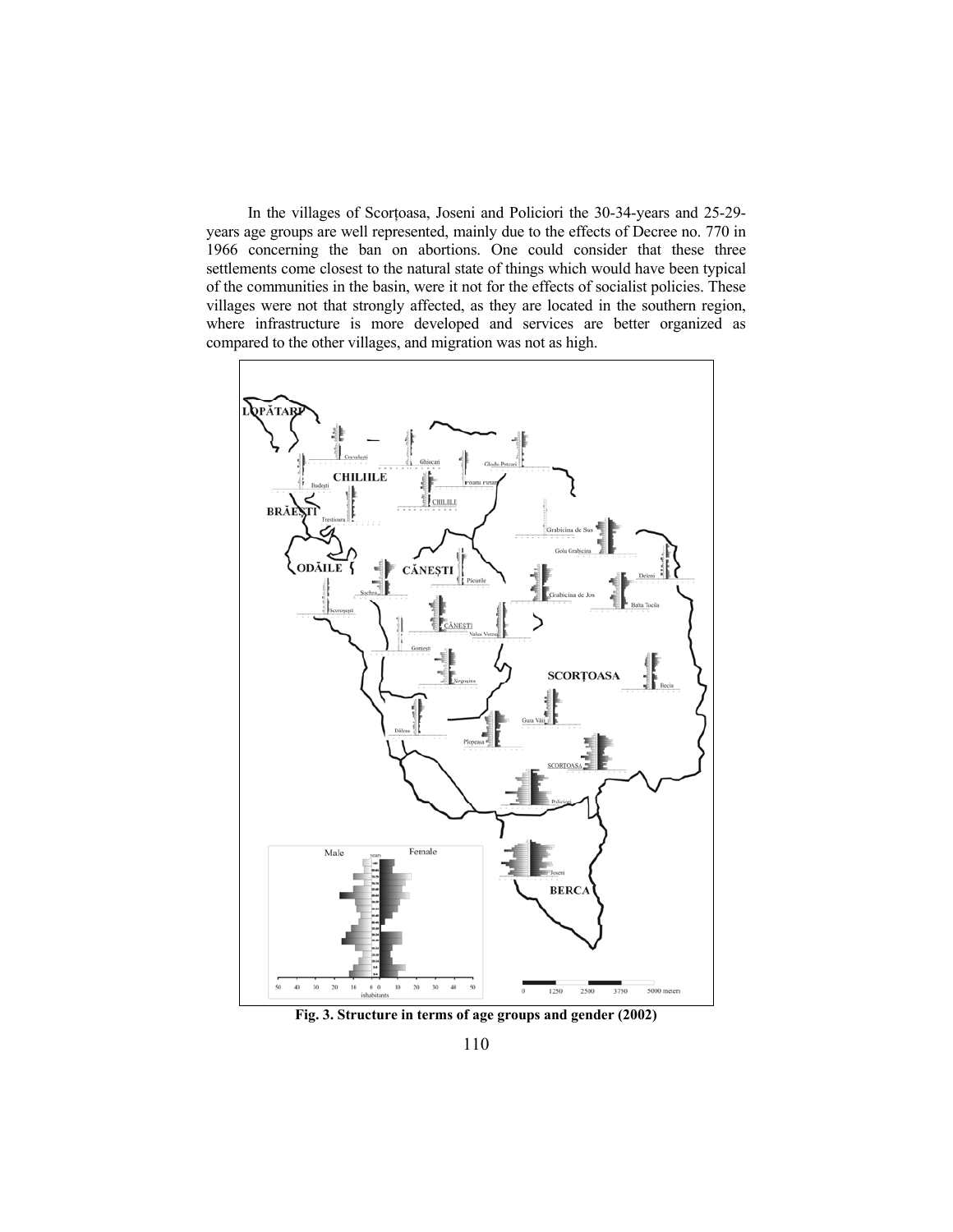## 6. SEX RATIO

In order to individualize structure in terms of gender, the sex ratio was calculated; it stands for the ratio between the number of men and the number of women. The sex ratio was analyzed, function of the available data, for five reference years: 1930, 1966, 1977, 1992 and 2002.

Overall, one can notice that the majority of the values tend to be sub-unitary (Table no. 1), which proves a trend towards a feminization of the area, as a result of social and historical events that have influenced these settlements over time, including the two world wars that caused a drop in the male population, and excess male mortality rate, among others.

| Sex ratio                 |       |       |       |       |       |
|---------------------------|-------|-------|-------|-------|-------|
| <b>Settlement / Years</b> | 1930  | 1966  | 1977  | 1992  | 2002  |
| Cănești                   | 86.8  | 92.1  | 85.1  | 92.9  | 101.6 |
| Gonțești                  | 92.0  | 95.8  | 83.8  | 73.1  | 122.2 |
| Negoșina                  | 95.6  | 92.0  | 77.4  | 101.3 | 107.9 |
| Păcurile                  | 84.2  | 91.7  | 67.1  | 100.0 | 88.6  |
| <b>Suchea</b>             | 85.4  | 85.6  | 72.9  | 105.2 | 104.7 |
| Valea Verzei              | 83.3  | 99.4  | 81.1  | 84.5  | 95.7  |
| Chiliile                  | 102.1 | 90.8  | 86.5  | 84.6  | 96.6  |
| Budești                   | 85.3  | 106.7 | 94.5  | 100.0 | 81.8  |
| Crevelești                | 91.4  | 102.3 | 82.3  | 73.1  | 83.3  |
| Ghiocari                  |       | 93.0  | 81.3  | 75.0  | 78.0  |
| Glodu-Petcari             | 92.6  | 87.0  | 72.8  | 87.6  | 78.0  |
| Poiana Pletari            | 113.3 | 93.7  | 72.3  | 92.1  | 91.7  |
| Trestioara                | 93.2  | 97.0  | 68.1  | 77.3  | 90.9  |
| Scortoasa                 | 104.6 | 82.1  | 85.6  | 100.0 | 90.5  |
| Balta Tocila              | 89.7  | 100.0 | 91.5  | 100.7 | 103.9 |
| Beciu                     | 95.3  | 79.2  | 87.3  | 85.0  | 87.3  |
| Deleni                    | 99.4  | 79.2  | 103.6 | 78.3  | 68.1  |
| Dâlma                     | 86.1  | 70.1  | 80.5  | 101.1 | 104.2 |
| Golu Grabicina            |       | 96.5  | 83.1  | 98.8  | 98.4  |
| Grabicina de Jos          | 98.4  | 84.6  | 98.8  | 106.0 | 94.3  |
| Grabicina de Sus          | 82.3  | 86.3  | 76.7  | 113.5 | 200.0 |
| Gura Văii                 | 88.2  | 91.4  | 94.4  | 92.4  | 95.5  |
| Plopeasa                  | 86.4  | 81.4  | 86.9  | 94.6  | 94.8  |
| Policiori                 | 98.3  | 89.1  | 86.6  | 90.1  | 85.2  |
| Joseni                    | 84.3  | 72.9  | 91.8  | 92.5  | 98.0  |
| Scorosesti                | 101.8 | 84.2  | 64.5  | 90.2  | 107.3 |

**Table no. 1.** 

 *(Source: National Institute of Statistics and Economic Studies, processed data)* 

By 1930 male population was predominant in a mere 4 villages, but, as a result of the negative effects of the two world wars, by 1966 male population was